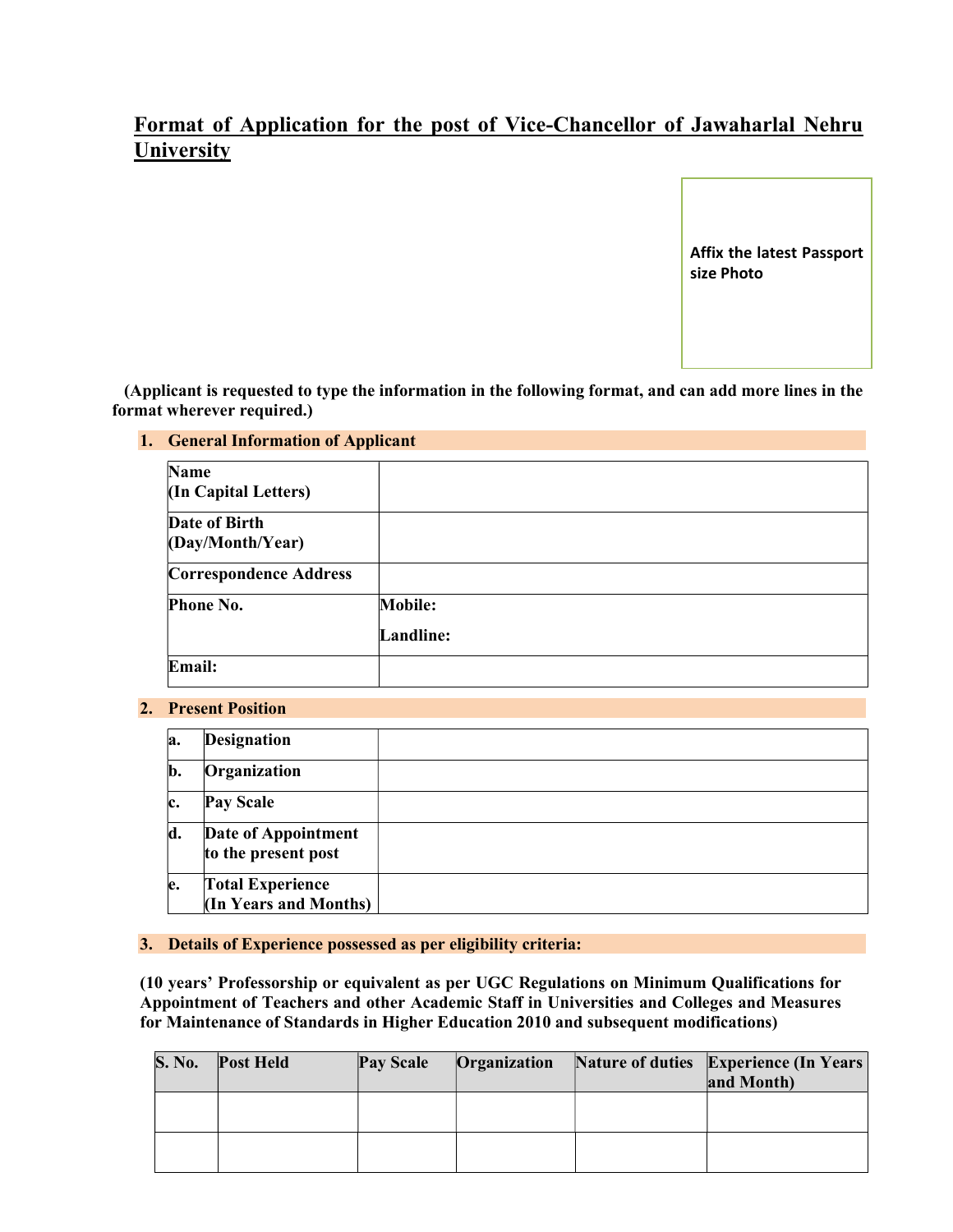## 4. Educational Qualification (In chronological order from latest to Graduation level)

| <b>S. No.</b> | Qualification | <b>University</b> | Year | Subject(s) $/$<br>Topic(s) | $\frac{0}{0}$<br>Achieved | <b>Distinctions</b><br>etc. |
|---------------|---------------|-------------------|------|----------------------------|---------------------------|-----------------------------|
|               |               |                   |      |                            |                           |                             |

## 5. Administrative Experience/Post(s) & responsibilities held

| S.             | Post                           | Organization/     |        | <b>Duration</b> | <b>Experience</b> |
|----------------|--------------------------------|-------------------|--------|-----------------|-------------------|
| No.            |                                | <b>University</b> | From   | To              | (In Years and     |
|                |                                |                   | (Date) | (Date)          | <b>Months</b> )   |
| $^{\circ}$ 1.  | <b>Head of the Department</b>  |                   |        |                 |                   |
| 2.             | <b>Chairman, Board of</b>      |                   |        |                 |                   |
|                | <b>Studies</b>                 |                   |        |                 |                   |
| $\overline{3}$ | <b>Member, Board of</b>        |                   |        |                 |                   |
|                | <b>Studies</b>                 |                   |        |                 |                   |
| 4.             | <b>Dean of Faculty</b>         |                   |        |                 |                   |
| 5.             | <b>Member of Academic</b>      |                   |        |                 |                   |
|                | Council                        |                   |        |                 |                   |
| 6.             | <b>Member of Executive</b>     |                   |        |                 |                   |
|                | Council                        |                   |        |                 |                   |
| 7.             | <b>Member of Professional/</b> |                   |        |                 |                   |
|                | <b>Academic Bodies</b>         |                   |        |                 |                   |
| 8.             | <b>Others (Specify)</b>        |                   |        |                 |                   |

# 6. (a) Academic/Teaching Experience & responsibilities (In chronological order from latest to oldest)

| <b>S. No.</b> | Post | Organization/     |        | <b>Duration</b>        | <b>Experience</b> |
|---------------|------|-------------------|--------|------------------------|-------------------|
|               |      | <b>University</b> | From   | l To                   | (In Years)        |
|               |      |                   | (Date) | $\sqrt{(\text{Date})}$ | and Months)       |
|               |      |                   |        |                        |                   |
|               |      |                   |        |                        |                   |

## (b) Participation and contribution in relevant areas in higher education

|                    | Organisation | Area of specialisation |
|--------------------|--------------|------------------------|
| Visiting Professor |              |                        |
| Resource Person    |              |                        |
| Others (Specify)   |              |                        |

## (c) Involvement with formulation of academic programmes:

| <b>S. No.</b> | <b>Nomenclature of Innovative Academic</b> | Date of approval by     | Year of             |
|---------------|--------------------------------------------|-------------------------|---------------------|
|               | <b>Programmes formulated</b>               | <b>Academic Council</b> | <b>Introduction</b> |
|               |                                            |                         |                     |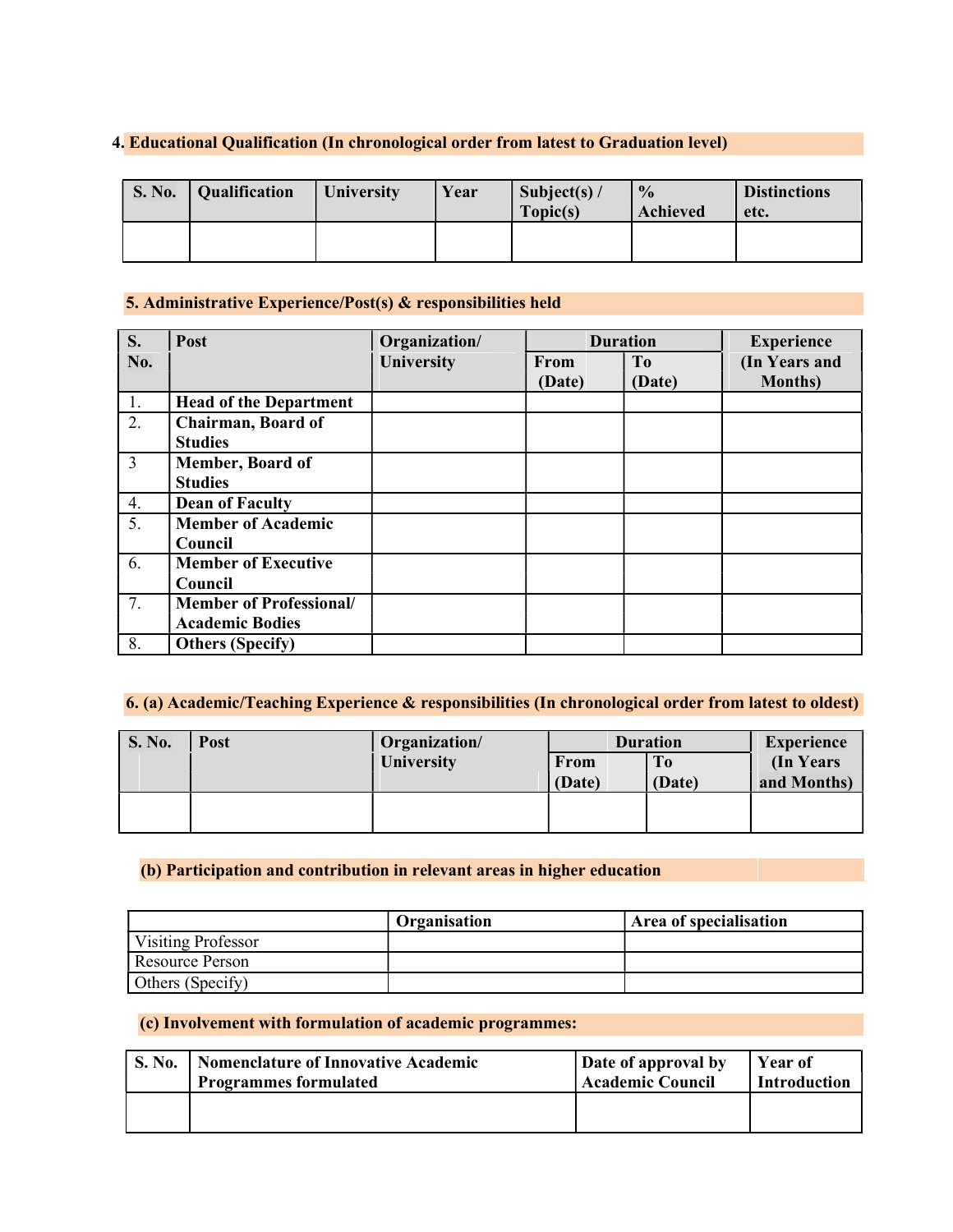## (d) Important MoUs formulated for academic collaborations:

| ञ.<br>No. | <b>MoUs formulated</b> | <b>Name of Agencies/Departments</b><br>involved | <b>Year of MoU</b> |
|-----------|------------------------|-------------------------------------------------|--------------------|
|           |                        |                                                 |                    |

## (e) Position of Chairs:

| S. No. Name of Chair | 'Name of Agencies/Departments<br>involved | <b>Period of holding</b><br>the Chair |
|----------------------|-------------------------------------------|---------------------------------------|
|                      |                                           |                                       |

## 7. International academic Exposure, if any

| <b>S. No.</b> | Post/             | Organization/     | <b>Area of Assignment</b> |      | <b>Duration</b> |               |
|---------------|-------------------|-------------------|---------------------------|------|-----------------|---------------|
|               | <b>Assignment</b> | <b>University</b> |                           | From | <b>To</b>       | In Years &    |
|               |                   |                   |                           |      |                 | <b>Months</b> |
|               |                   |                   |                           |      |                 |               |
|               |                   |                   |                           |      |                 |               |

### 8. Scholarly achievements:

| A. Contribution to Journals and Books: |                |  |  |  |
|----------------------------------------|----------------|--|--|--|
|                                        | <b>Details</b> |  |  |  |
| Books authored                         |                |  |  |  |
| Editor in Chief                        |                |  |  |  |
| Editorships                            |                |  |  |  |
| Peer reviewer for                      |                |  |  |  |
| Member of the International Advisory   |                |  |  |  |
| Board                                  |                |  |  |  |
| Others (Specify)                       |                |  |  |  |

## B. Publication:

## B.I Kindly provide list of scholarly publications in recognised professional and/or academic journals:

## Total Publications: ………….

| S. No. | Date | <b>Title</b> | Name of journal | Refereed<br>journal or<br>not | Number of<br><b>Citations</b><br>(where possible) |
|--------|------|--------------|-----------------|-------------------------------|---------------------------------------------------|
|        |      |              |                 |                               |                                                   |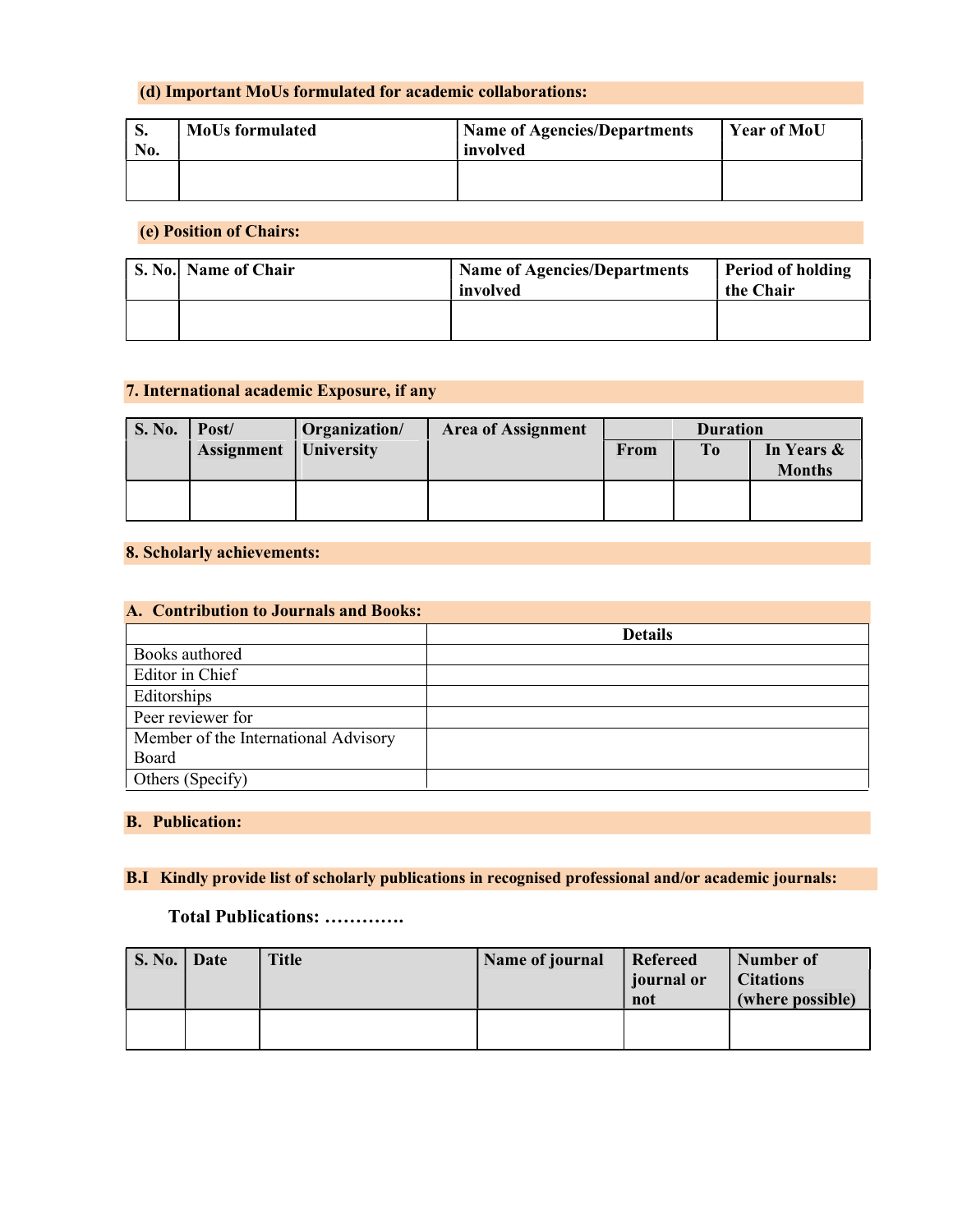# B.II List of articles in popular magazines or newspapers

## Total Articles: ………..

| S. No.   Date | <b>Title</b> | Name of Magazine/<br>Newspaper |
|---------------|--------------|--------------------------------|
|               |              |                                |

## C. Participation and scholarly presentations in conferences:

## C.I National

| S. No. | Date | <b>Title of Conference or Institution</b> | Title/Subject of presentation (if made) |
|--------|------|-------------------------------------------|-----------------------------------------|
|        |      |                                           |                                         |
|        |      |                                           |                                         |

## C.II International

| <b>S. No.</b> | Date | <b>Title of Conference or Institution</b> | Title/Subject of presentation (if made) |
|---------------|------|-------------------------------------------|-----------------------------------------|
|               |      |                                           |                                         |
|               |      |                                           |                                         |
|               |      |                                           |                                         |

# D. Participation and contribution in National/International Fora in the area of your academic and professional expertise

|                                |               | Number(s) |
|--------------------------------|---------------|-----------|
| Plenary Lectures/Invited Talks | International |           |
|                                | National      |           |
| Congresses attended            | International |           |
|                                | National      |           |
| Examinership etc.              | International |           |
|                                | National      |           |
| Others (Specify)               | International |           |
|                                | National      |           |

#### 9. Research Projects:

| S. No.   Client/Organisation's<br>name | <b>Nature of project</b> | <b>Duration of</b><br>project | Amount<br>of grant<br>(Rupees) |
|----------------------------------------|--------------------------|-------------------------------|--------------------------------|
|                                        |                          |                               |                                |

# 10. Consulting experience:

# List key consulting assignments undertaken:

| S. No.   Client/ Organisation's | <b>Nature of assignment</b> | <b>Duration of</b> |
|---------------------------------|-----------------------------|--------------------|
| name                            |                             | assignment         |
|                                 |                             |                    |
|                                 |                             |                    |
|                                 |                             |                    |